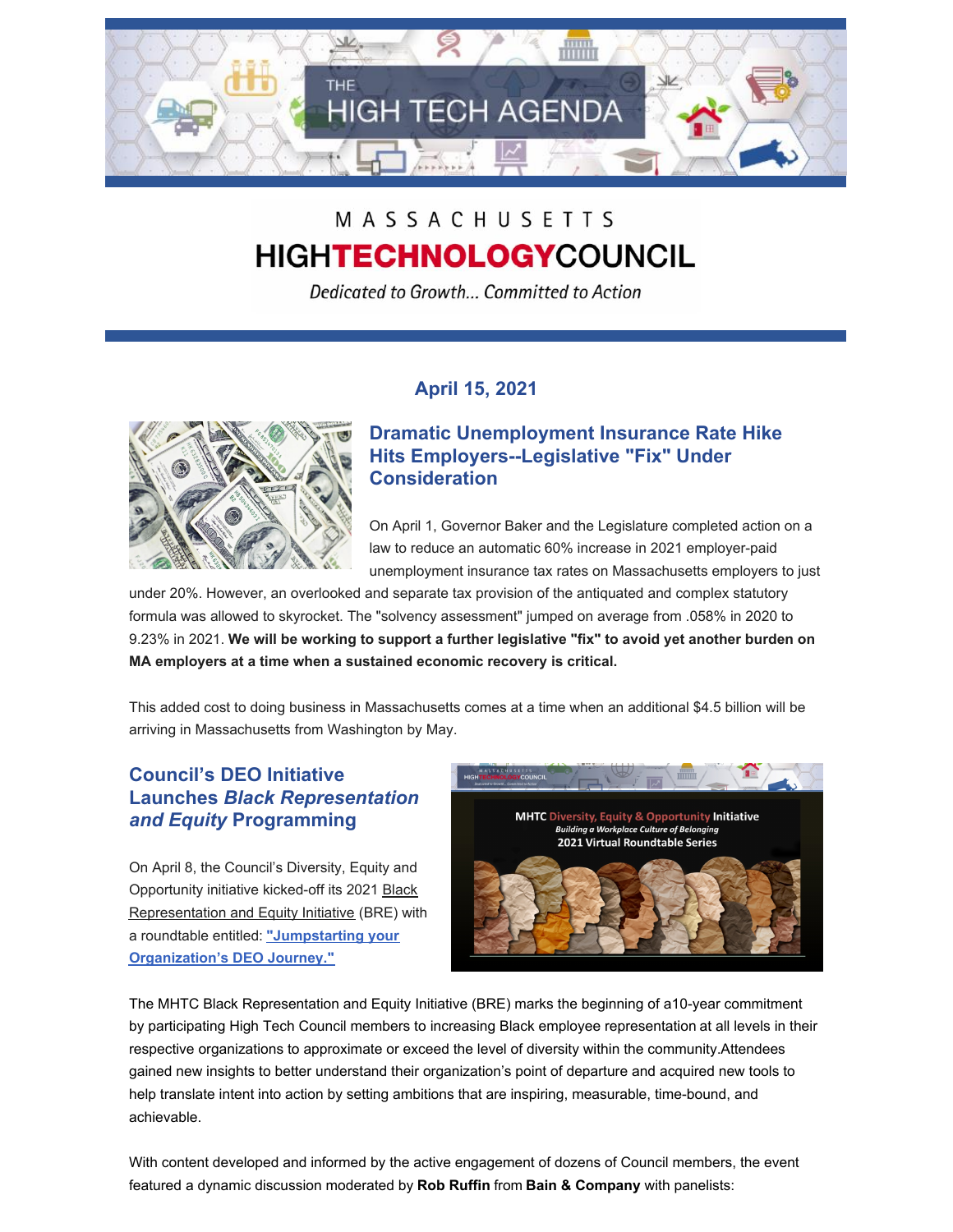- Stephen Denny, Head of HR, Diversity & Inclusion, Putnam Investments
- Peter Kim, VP Culture and Counsel, Thermo Fisher Scientific
- Jean-Charles Wirth, EVP, Head of Applied Solutions, MilliporeSigma

View a recording of the April 8 event**[HERE](https://vimeo.com/535016946)** or contact **Chris [Anderson](mailto:chris@mhtc.org)** to learn more about the DEO Initiative opportunities and events.



#### **Council Leaders Reimagine the Future of Work after COVID-19**

The Council is collaborating with McKinsey & Co. on a new series of virtual roundtables focused looking at how COVID-19 is reshaping the Future of Work.

The series launched on March 8, with**[Episode](https://vimeo.com/521654325) 1**, a session focused on the changing Massachusetts and New England economy with special guests **Mike Kennealy, Massachusetts Secretary of Housing and Economic Development** and **Mekala Krishnan, Partner, McKinsey & Company/McKinsey Global Institute.**

On March 26, the Council hosted**[Episode](https://vimeo.com/536145920) 2** of the series, with a focus on "Hybrid Work Models: Overview of Key Solutions for Employers" featuring:

- Dave Almeda, Chief People Officer, UKG
- Lisa Britt, Chief Human Resources Officer, Thermo Fisher Scientific
- Kerry Field, Vice President- Global Talent, Analog Devices
- Brian Vickery, Partner, McKinsey & Company

**[Episode](https://vimeo.com/536498472) 3**, held on April 2, focused on "The Changing Landscape: COVID-19 Impacts on Commercial Real Estate". Attendees enjoyed a presentation by **Brian Vickery, Partner, McKinsey & Company**, followed by a panel discussion on how employers' evolving "future of work" models are impacting commercial real estate, featuring industry experts:

- Nick Dhimitri, National VP- External Affairs, Suffolk Construction
- Angela Iannuzzi, Property Manager, National Development
- Ron Perry, Principal, Avison Young

Use these links to view video recordings of**[Episode](https://vimeo.com/521654325) 1**, **[Episode](https://vimeo.com/536145920) 2** and **[Episode](https://vimeo.com/536498472) 3** and contact Chris Anderson to learn more about the Council's ongoing efforts to explore and understand the future of work.

## **Council Staff Changes**

Please join the Council in wishing Mark Gallagher success in a new chapter in his career. Mark, who has served the Council since 2014 as our VP of Public Policy and Government Affairs, will depart the Council later this month to join United Health Group as Vice President of External Affairs.



Mark has been a valuable member of the Council team, contributing to our focused and action-oriented efforts to help create and protect conditions that support investment and job growth within the Massachusetts innovation economy.

### **Massachusetts Recovery and Jobs Initiative: News you Can Use**

Through the Massachusetts Recovery and Jobs Initiative ("MRJI"), the Council is communicating regularly with policymakers, opinion leaders and economic decision makers to provide key information on the critically important policy choices facing Massachusetts now and in the